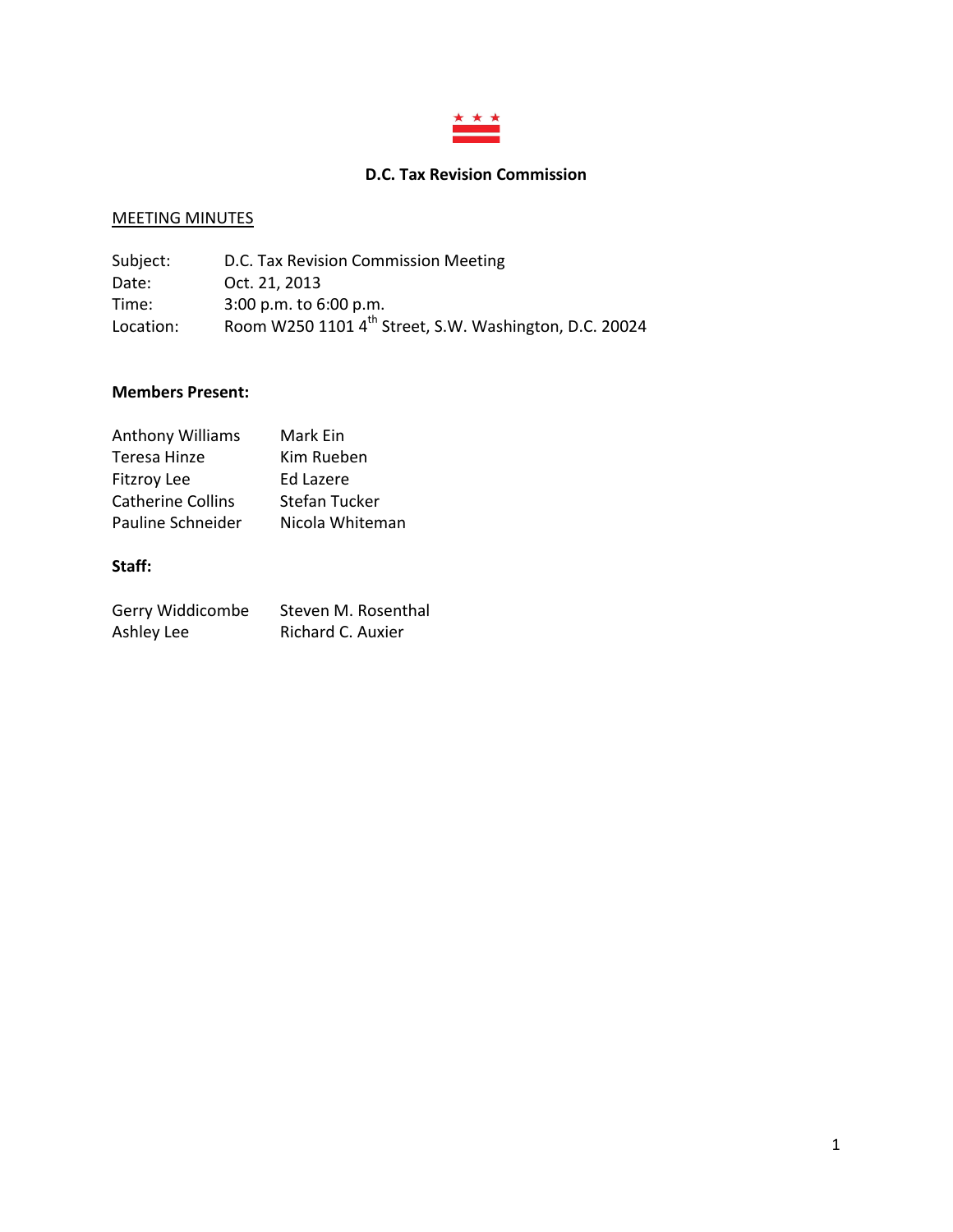## **I. Call to Order (Commission Chair)**

Mr. Anthony Williams, Chair of the D.C. Tax Revision Commission (the "Commission"), called the meeting to order at 3:20pm. He thanked the Office of Revenue Analysis (ORA) and the Office of Tax and Revenue (OTR) for their continued support of the Commission and its work. He also gave a special thank you to Ms. Pauline Schneider, who chaired the previous meeting while he was away. Mr. Williams announced that the Commission's next public meeting would be held on Oct. 30, 2013, from 3 p.m. to 6 p.m., in the same room (Room W250 1101  $4^{\text{th}}$  Street, S.W., D.C.) and that the focus of that meeting would be property taxes.

# **II. Approval of Minutes**

The Commission postponed a vote on the approval of meeting minutes for a future meeting.

# **III. Deliberations: Business Taxes**

Mr. Steve Rosenthal opened the deliberations with a presentation on D.C.'s businesses taxes. He noted the policy options being considered by the Commission were the result of a lot of hard work by staff, including Mr. Richard Auxier and Mr. Gerry Widdicombe. He also credited a report submitted to the Commission on business franchise taxes by Mr. Norton Francis.

Mr. Rosenthal stated that D.C. has made major changes to its business franchise taxes in the last three years, including adding a combined reporting requirement for multi-state businesses, a shift to a double weighted sales factor apportionment formula, and an increased minimum business franchise tax. He noted that D.C.'s economy is doing well compared with its neighbors, explaining that D.C.'s small business growth is higher than the national average and comparable to neighboring states. He also said that D.C.'s growth in employment, wages and business establishments has outperformed many of the adjacent counties in Maryland and Virginia, and that D.C. has a higher share of the U.S. and regional economy than it did in 1997.

Mr. Rosenthal noted that D.C. relies heavily on business taxes, but it receives far more revenue from commercial property taxes than business franchise taxes. Commercial property taxes would be discussed at the next meeting on real property taxes. He also explained that while the business franchise tax is a relatively small percentage of D.C.'s total tax revenue, many look to the franchise tax rate as a barometer of how competitive D.C. is in attracting businesses to the city.

# *Options No. 28 and No. 29: Eliminate the business and unincorporated business franchise tax or reduce the tax rate.*

Mr. Rosenthal explained that option No. 28 proposed either eliminating the business and unincorporated business franchise taxes or reduces the tax rates from 9.975% to Maryland's rate of 8.25% or Virginia's rate of 6%. Mr. Rosenthal stated that D.C.'s business franchise tax rate is the highest in the region, and only two states have higher rates nationally. He said that one quarter of the businesses in D.C. pay the minimum tax, which was recently increased to \$250 for businesses with gross receipts of \$1 million or less, and \$1,000 for businesses with gross receipts over \$1 million.

Mr. Rosenthal relayed the comments of Mr. David Brunori, a commissioner who was unable to attend, that D.C.'s franchise taxes should be eliminated because they raise little tax revenue (8%) and send a negative signal to the business community.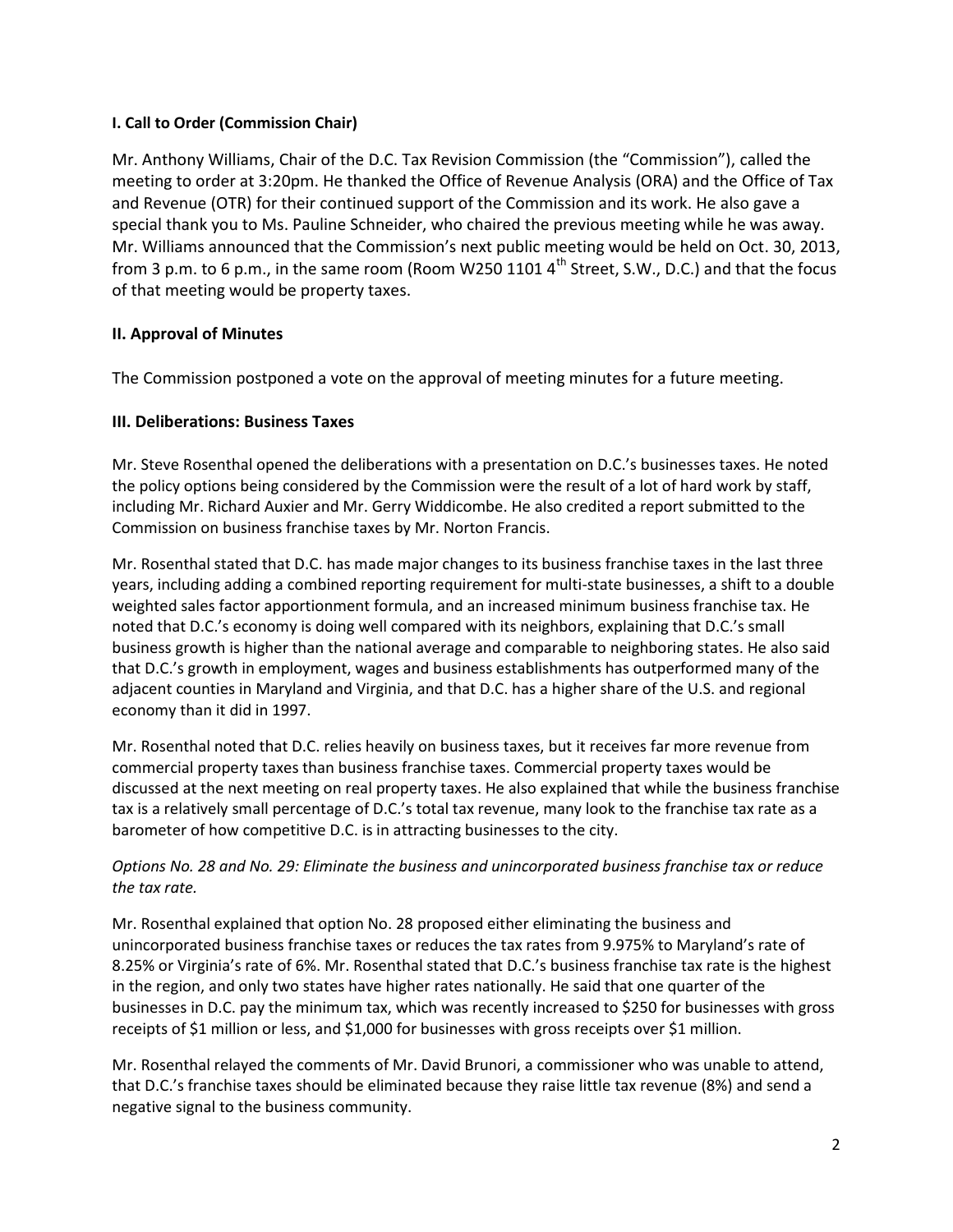Ms. Nicola Whiteman asked whether the revenue estimates produced by the Office of Tax and Revenue (ORA) reflected only the losses from repealing the franchise tax, or whether some consideration of the potential economic gains from implementing the proposal were incorporated.

Mr. Rosenthal called upon Mr. Fitzroy Lee, the Deputy Chief Financial Officer in the Office of Revenue Analysis, who confirmed that the analysis did not generate a dynamic forecast. He said the numbers do not anticipate a macroeconomic response. Mr. Lee explained that it is difficult to predict the effects of eliminating or reducing the tax, and that the economic literature does not suggest any kind of consensus, because the outcome depends on the specific circumstances facing individual jurisdictions.

Ms. Whiteman agreed that the effects of eliminating or reducing the tax are difficult to quantify given the numerous shifting variables, but commented that the projections ought to incorporate some consideration of the positive contributions to the economy that would result if the proposal were implemented.

Mr. Lee explained that the estimates are meant to give an idea of the effects of repeal within an order of magnitude, rather than a precise calculation. He said that any potential offset would not be incredibly high, and would therefore not appreciably affect the accuracy of estimates.

Ms. Whiteman added that perhaps, the Commission could see where revenue is coming in and out once it began to assemble all the bits and pieces.

Ms. Kim Reuben noted that D.C. is not allowed to tax income at the source, but wants to collect some tax for the cost of providing services to businesses. She suggested that the Commission consider conforming the business franchise tax rate to the top rate for the individual income tax rate.

Mr. Stefan Tucker said that he would like to understand the difference between the corporate franchise tax and the unincorporated business franchise tax. He noted that real estate developers are typically not D.C. residents, so eliminating the unincorporated business franchise tax would leave D.C. with no means of taxing them. He added that he would not recommend eliminating the tax altogether.

Mr. Ed Lazere commented that he agreed with Mr. Tucker and Ms. Reuben. He also suggested the Commission consider moving the unincorporated business franchise rate down to the top individual income tax rate of 8.95%.

Ms. Teresa Hinze inquired about the recommendations that the 1998 Commission made with regard to the minimum tax. Mr. Rosenthal explained that the recent increase in the minimum tax was based on gross receipts as opposed to income, with no complaints from the business community.

Mr. Mark Ein observed that investment firms, hedge funds, and private equity firms are discouraged from moving to D.C. by the unincorporated business tax. He added that but for the tax the many of these industries want to be in D.C. and could potentially bring other tax revenue with them. He pointed out that there are various exemptions for the unincorporated business franchise tax, and asked if investment firms could be added to that list. When asked, Mr. Ein also said that he could help to reach out to such firms and ask them to contact the Commission.

Mr. Williams said that in his view, D.C. is a peculiar entity economically and politically. He said studies that apply to jurisdictions and states don't necessarily apply to D.C. Nonetheless, D.C. has come a long way in working with business, and that perhaps small signals like a reduction in the franchise tax would be a powerful indication to business investors.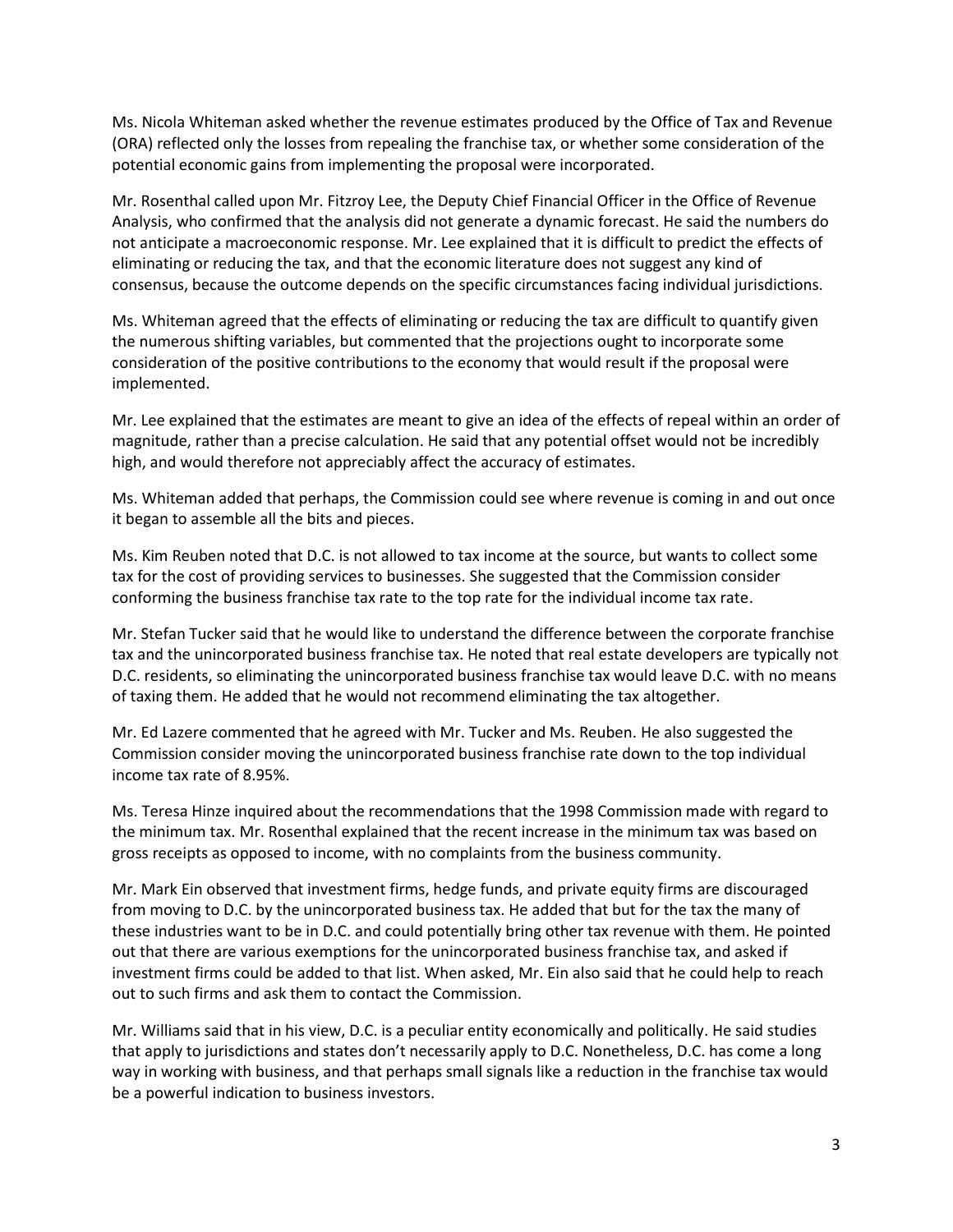Ms. Reuben voiced her agreement with Mr. Williams' recommendation that the rate be reduced.

Ms. Whiteman noted that eliminating the tax would send a strong signal to the business community. She suggested that the Commission consider phasing in a reduction in the tax rate to mitigate the loss in revenue.

Mr. Williams indicated that the Commission had exhausted its discussion of the first option and suggested moving on to option No. 30.

## *Option No. 30: Create a de Minimis Threshold for the Business Franchise Tax*

Mr. Rosenthal explained that option No. 30 creates a *de minimis* threshold of \$12,000 for the business franchise tax, so that businesses with small amounts of income are not subject to a minimum tax. He added that currently, while a small business that is organized as a corporation is subject to a minimum tax, unincorporated businesses with income below \$12, 000 are not, and that this option would level the playing field. He also noted that New Hampshire and Florida have exemptions for businesses earning less than \$50,000.

Ms. Schneider asked whether these were the only states with tax thresholds or exemptions.

Mr. Auxier answered that these were the only states he was able to find in his research through the Tax Policy Center.

Mr. Tucker asked if a business in New Hampshire with gross income of \$50,000 plus \$1 would pay taxes on the whole thing.

Mr. Auxier answered that the business would indeed pay tax on the entire amount, and that this would be the case in D.C. as well.

Ms. Reuben said that part of the reason why New Hampshire and Florida have explicit thresholds might be explained by the fact that they do not administer an individual income tax, which possibly compels them to administer their business taxes differently.

#### *Option No. 31: Replace Business Tax with a Gross Receipts Tax*

Mr. Rosenthal explained that Option No. 31 replaces most business taxes with a gross receipts tax (GRT). With a GRT, D.C. would benefit from having more latitude to collect revenue from non-residents who engage in a business, including lawyers, accountants, doctors, and other professionals currently exempt from the unincorporated business franchise tax. He added that rates could be set relatively low if this option were implemented, but pointed out that an argument against the gross receipts tax is that it is sometimes viewed as a turnover tax. He said that a GRT is essentially a tax on all income with no deduction for the cost of doing business, and that it creates tax pyramiding that some people find objectionable.

Mr. Rosenthal stated that Mr. Lee's group produced revenue estimates using both a tax base that excluded lawyers, accountants, and others that are currently exempt from the unincorporated business franchise tax, as well as one that included such professionals. Mr. Rosenthal commented that a wider base would allow tax rates to be set much lower, yet generate similar amounts of revenue.

Mr. Lee explained that the revenue estimates represent the tax rates that D.C. would have to impose to maintain revenue neutrality if it moved to a gross receipts tax. He added that ORA calculated estimates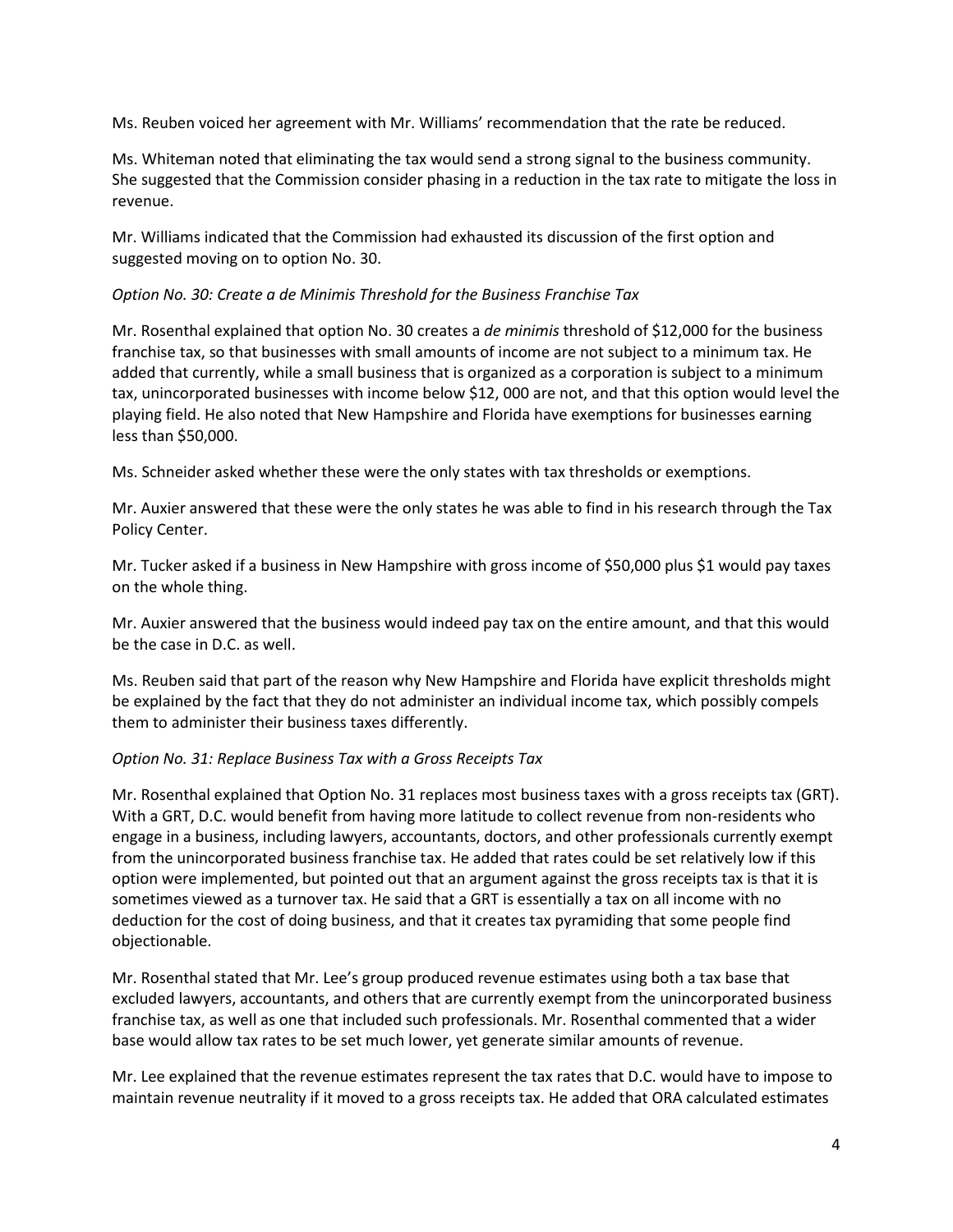of what the tax would have to be if the base was \$34 billion, \$73 billion, or \$110 billion. The estimate for a base of \$34 billion excludes lawyers, accountants, and other currently exempt professionals, the \$73 billion base includes these professionals, and the \$110 billion base is intended to cover the outer limit of what ORA thinks could be included in the base.

Mr. Williams commented that a gross receipts tax seems fair because all businesses pay less. But he admitted that problems with such taxes had prevented D.C. from adopting them in the past.

Ms. Reuben said that D.C. is too small to administer a gross receipts tax, and pointed out that gross receipts taxes are hard to implement and lead to businesses changing locations She also noted that implementing a GRT could cause effects that the Commission is not anticipant. Ms. Reuben commented that she believed Mr. Brunori to be in agreement.

Mr. Rosenthal referred to an article from the University of Chicago for the proposition that one of the consequences of the gross receipts tax is a more vertical integration to avoid the cascading of taxes.

Mr. Williams noted that the GRT has many of the same issues as the "value added tax" (VAT).

Mr. Tucker commented that there is much more dynamism to a gross receipts tax than most people realize, and businesses could do something called "hotelling" to get around the tax. He said that it would be a major mistake for D.C. to think about a gross receipts tax, and that many surrounding jurisdictions would love it if D.C. implemented a gross receipts tax.

Mr. Lee pointed out that several neighboring jurisdictions have a gross receipts tax. He noted that there are not many manufacturing companies in D.C., so D.C. does not have a vertical integration issue to address with a gross receipts tax. He added that a VAT is easy to administer if the rate is low enough, which eliminates the disincentive effects. He suggested that the choice between a VAT, GRT, or any other tax requires a consideration of the nature of industries that D.C. has, as well as the rate that will apply.

Mr. Widdicombe said that Ohio, Virginia, and several other states have a gross receipts tax.

Mr. Lazere said that the issue is what the Commission wants to do about the businesses that are in D.C. that currently don't pay taxes. He asked whether the Commission would change the base or allow professional service providers to become taxable.

Mr. Ein said that he did not have a strong view on this option, but reminded the Commission that D.C. implemented a gross receipts tax to pay for bonds used to build the ballpark

Ms. Schneider added that the costs were recovered rather quickly when D.C. instituted a gross receipts tax to pay the costs of the Verizon Center.

Mr. Ein said that D.C. has approximately 33,000 businesses, and only collects baseball tax from 3,000 of them.

Mr. Williams asked if Commissioners had any other questions on the GRT, and recommended moving to the next option.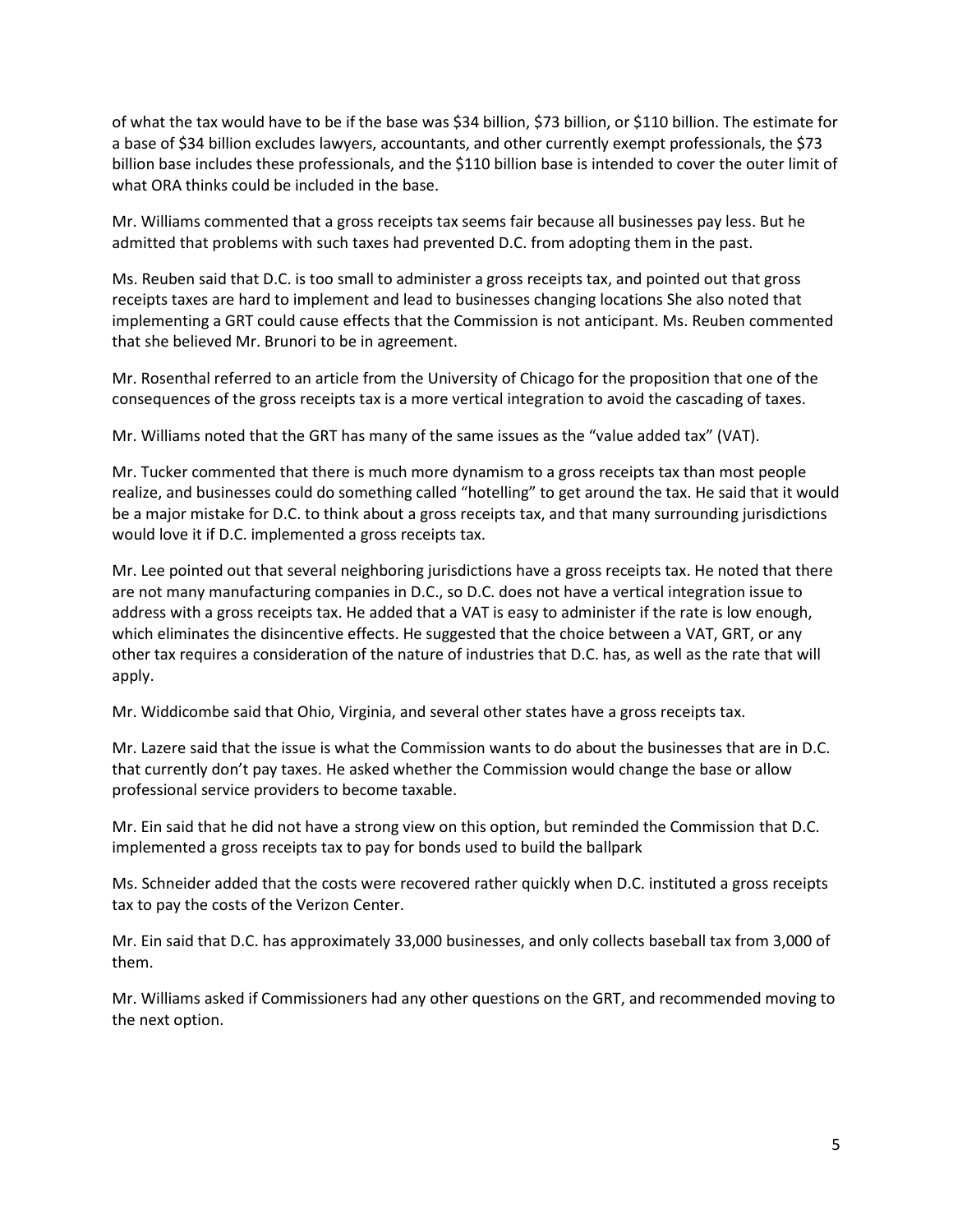#### *Option 32: Expand Nexus from Physical to Economic Presence*

Mr. Rosenthal said that there are a few steps for a business to calculate its D.C. business franchise tax, including whether the business has nexus with the District. Mr. Rosenthal explained that option No. 32 shifts from a physical test to an economic presence test. An economic test would make companies who make sales in D.C., but that lack a store or headquarters in the city, eligible for taxation. Mr. Rosenthal noted that the scope of the proposal, in terms of how many out-of-state companies would be affected is unknown since the number is almost impossible to determine accurately.

Mr. Tucker asked whether unincorporated businesses subject to tax under an economic nexus standard could argue that this is an invalid commuter tax. Mr. Rosenthal said that the District would be limited if a business were in a partnership form.

Ms. Reuben commented that she was confused because no examples had been given as to who would be subject to the tax. Mr. Rosenthal answered that appliance deliveries could be taxable, or sales made on the internet by companies with affiliations in D.C. that help to sell its products. Such a company would be availing itself of D.C.'s market through the economics of its arrangement.

Mr. Rosenthal said that earlier Supreme Court precedent limiting the application of sales and use taxes with a physical presence standard under the Commerce Clause has not been extended to business franchise taxes and that many states are instituting an economic presence standard to be more aggressive.

Mr. Williams asked whether some of the states are treating digital presence as the equivalent of economic presence. He cautioned that, if such a recommendation were made, D.C. would be out in front of both other states and the courts.

Ms. Catherine Collins commented that if D.C. cannot currently tax partnerships that actually do have a presence in the District, then it cannot rightly tax lawyers whose clients are in D.C. when they are not.

Mr. Rosenthal said that tax could apply to any business, as long as it is not predominantly a service business.

Mr. Williams asked if there is any information that the Commission wanted to see on this topic.

Mr. Lazere said that the Commission would like to examine the negatives and positives of economic presence nexus.

Mr. Lee commented that it is hard to nail down who will be affected by this change.

Ms. Reuben suggested that perhaps D.C. should not push the envelope of what is constitutional.

Mr. Ein noted that this change may push lead some companies to end relationships and business activity in D.C.

# *Option No. 33: Adopt Single-Sales Factor Formula*

Mr. Rosenthal explained that option No. 33 proposes adopting a single sales factor formula for allocating the tax liability for multi-state company in D.C. He added that, historically, three equally weighted factors (sales, property and payroll) have been used to determine taxable business income. He said that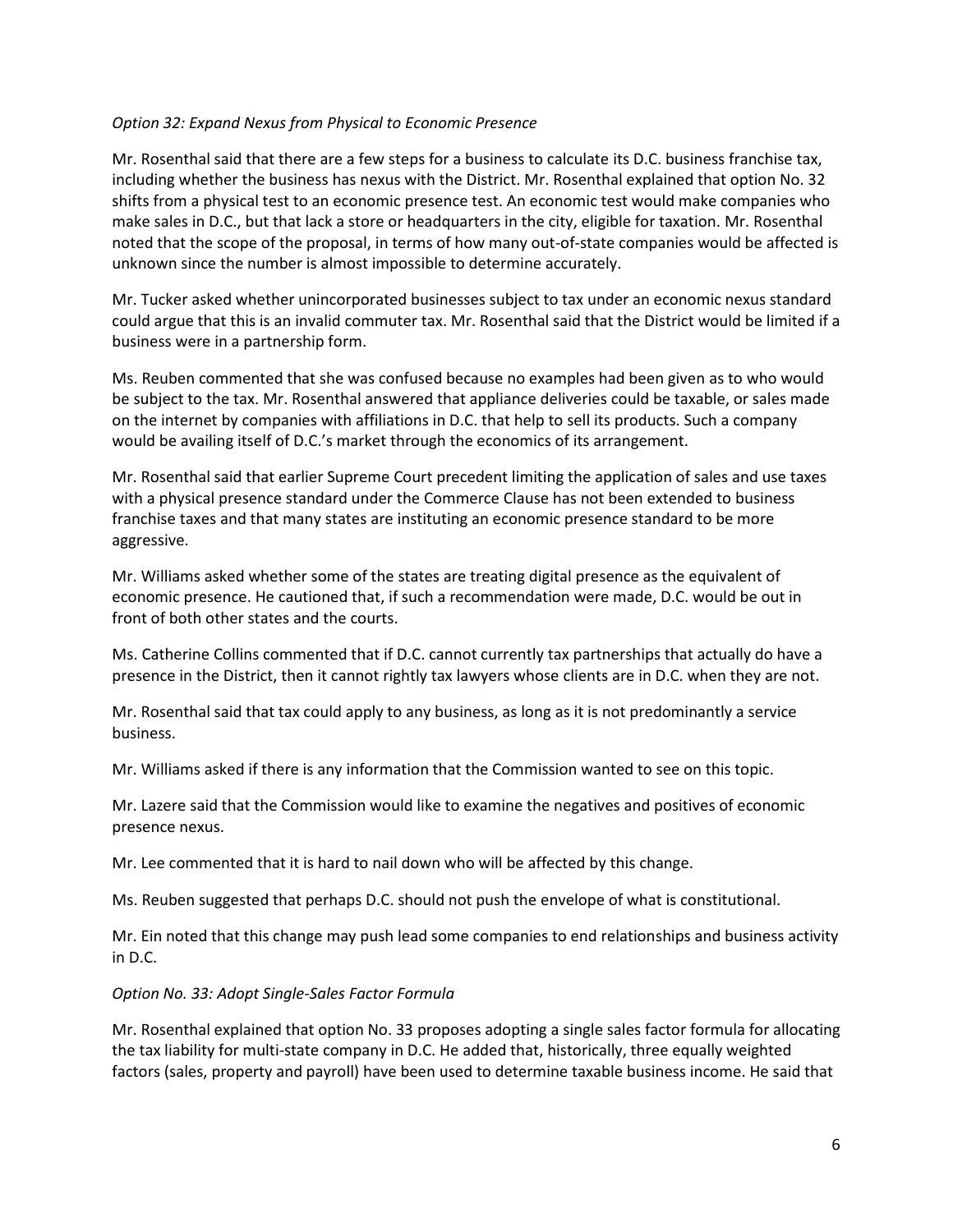many jurisdictions have increased the weight given to. D.C. adopted a double weighted sales factor in 2011.

Option No. 33 would weigh only sales without considering payroll or property at all. Mr. Rosenthal added that since D.C. has an attractive customer base, the shift to exclusively sales would help export taxes to out-of-state companies and possibly encourage firms to locate in D.C. He also said that the revised apportionment calculation would result in more revenue to D.C..

Mr. Tucker commented that he supported this option because most companies that make sales in D.C. do not have property or payroll in the city.

Ms. Reuben said that she was not convinced a single sales factor because was best for D.C. because states that have previously adopted it usually are trying to protect and keep their manufacturing base. She cautioned that D.C.—lacking manufacturing—does not necessarily have the kind of economic activity that make this formula beneficial to other states.

Mr. Lazere said D.C.'s motivation is different from other jurisdictions but still beneficial. He asked if the tax might make revenue more volatile, though.

Mr. Rosenthal presented the hypothetical example of LL Bean, having only one store in D.C. He asked rhetorically, whether D.C. should tax a percentage on sales or shift to sales exclusively, and noted that weighing the physical store would produce a substantial undesirable outcome for D.C., because its affluent community causes LL Bean's sales in D.C. to be disproportionately large.

Mr. Ein said he was somewhat concerned that some stores (such as LL Bean) could be motivated to leave if such a proposal was adopted. But he was solidly behind the proposal if these fears are misplaced.

#### *Option No. 34: Reduce the Capital Gains Tax Rate to 3% for Investors in High-Technology Firms*

Mr. Rosenthal announced that option No. 34 reduces the capital gains tax rate to 3% for investors in Qualified High Technology Firms (QHTCs). He mentioned that Mayor Vince Gray previously requested that the D.C. Council include a reduction in capital gains tax rates as part of his economic development package. Mr. Rosenthal explained that the capital gains piece was stripped out of the legislation before it passed. The Council then requested that the Commission provide guidance on this proposal.

Mr. Williams said that the mayor had earlier requested that the process be expedited and made a priority, but the Commission had decided it lacked the resources and time to analyze this option outside of the established deliberative schedule.

Mr. Rosenthal commented that trying to target relief for QHTCs to investors is a difficult task, because solutions typically run the risk of being both over and under inclusive. He presented the counter argument that Virginia has a limited exemption that provides capital gains relief to QHTCs.

Mr. Ein asked whether option No. 34 would only provide tax relief to D.C.-based investors. Mr. Rosenthal said that was indeed the case.

Ms. Reuben asked what happens when an investor lives in Virginia and invests in a D.C. firm. Mr. Rosenthal stated that the location or relocation decision might be determined by one's tax liability. Ms. Reuben asked how this relief would interact with other rules and limitations on the District's ability to tax individuals located outside D.C. Mr. Rosenthal responded that in Virginia, the entrepreneur would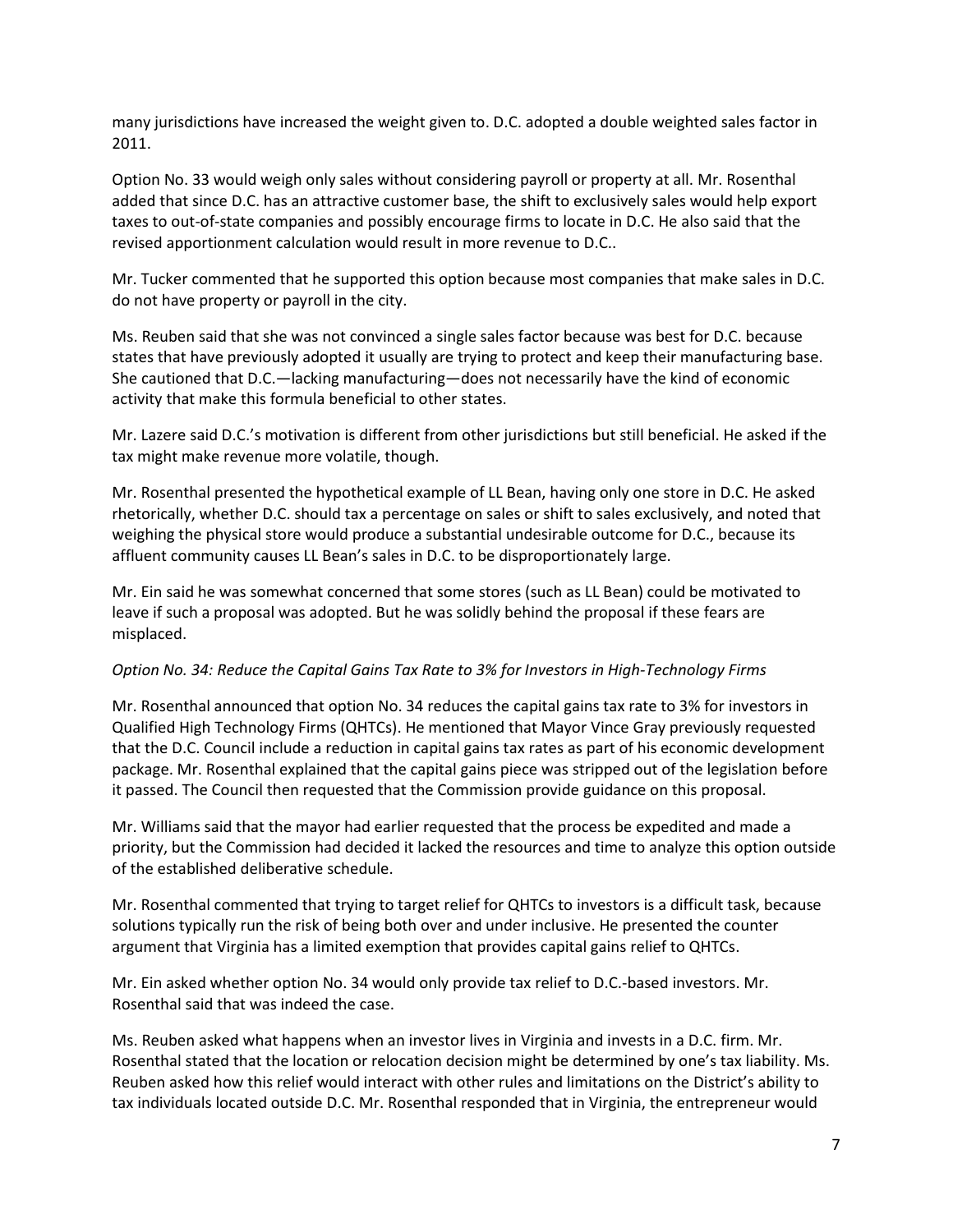not pay the tax, but a Virginia resident who invests in his company would pay. He explained that the QHTC rules are designed to encourage both investors and QHTCs to locate in D.C.

Mr. Ein said that option No. 34 would catalyze an ecosystem that is nascent and growing, and would help D.C.'s economy going forward. He added that "angel investors" would have more incentives to reach back and help small companies.

Ms. Whiteman suggested that the Commission aim to use tax policy to spur economic development.

Mr. Lee responded that that D.C. has more startup companies than Maryland and Virginia by multiple counts. He D.C.'s amenities make it attractive to the QHTC crowd. He suggested that the tax factor may not a big influence on these companies' decisions about location.

Mr. Ein commented that getting angel investor financing is one of the biggest issues that startups face. Therefore, option No. 34 would make an incremental difference and would help the sector grow.

Ms. Hinze raised the concern that such targeted policy could lead to tax planning, with firms both taking benefits from D.C. and cashing out other income in other jurisdictions.

Mr. Lazere said that D.C. has no shortage of generous policies for QHTCs. He explained that under current laws, QHTC are exempt from business franchise taxes for five years in addition to various credits. He pointed out that Virginia's policy for angel investors is much more modest, and that the Commission does not know how much it will cost D.C. to institute this particular option. Mr. Lazere concluded that in his opinion, money up front is much better than money at the end, and recommended something more like what Virginia does.

Ms. Reuben added to Mr. Lazere's point, saying that she sees two different sets of people who invest, angel investors who are generally wealthy and the employees who are given stock options when businesses go public. She was unconvinced tax breaks motivate either group.

Mr. Tucker said anyone looking to avoid capital gains taxes would move to Florida and not Virginia. He warned competing with Virginia could lead to a "slippery slope" and revenue losses.

Mr. Williams summarized that the Commission heard issues of timing, targeting, relationship etc., and could return to the discussion during future deliberations. He asked that the record reflect that the Commission applauds the mayor's efforts to provide incentives to attract QHTC businesses and to expand and diversify D.C.'s economy.

# *Option 35: Provide Certified Business Enterprises a Property Tax Credit*

Mr. Rosenthal explained that option No. 35 originated in a letter from Mayor Gray, who suggested that the Commission think about ways to incentivize small and local businesses in D.C. He added that the Commission picked the amount of credit to apply, because Mayor Gray did not issue a detailed request, and that the Commission suggested a property tax credit because it would be easier to administer.

Mr. Rosenthal pointed out that certified business enterprises (CBEs) are currently only beneficial for government contracting. He described a prior definition of CBEs that required minority ownership, among other characteristics, and said that the scope of what a CBE is has been expanded. He acknowledged that providing a tax credit could greatly increase the number of CBEs and therefor the impact of the credit on tax revenue.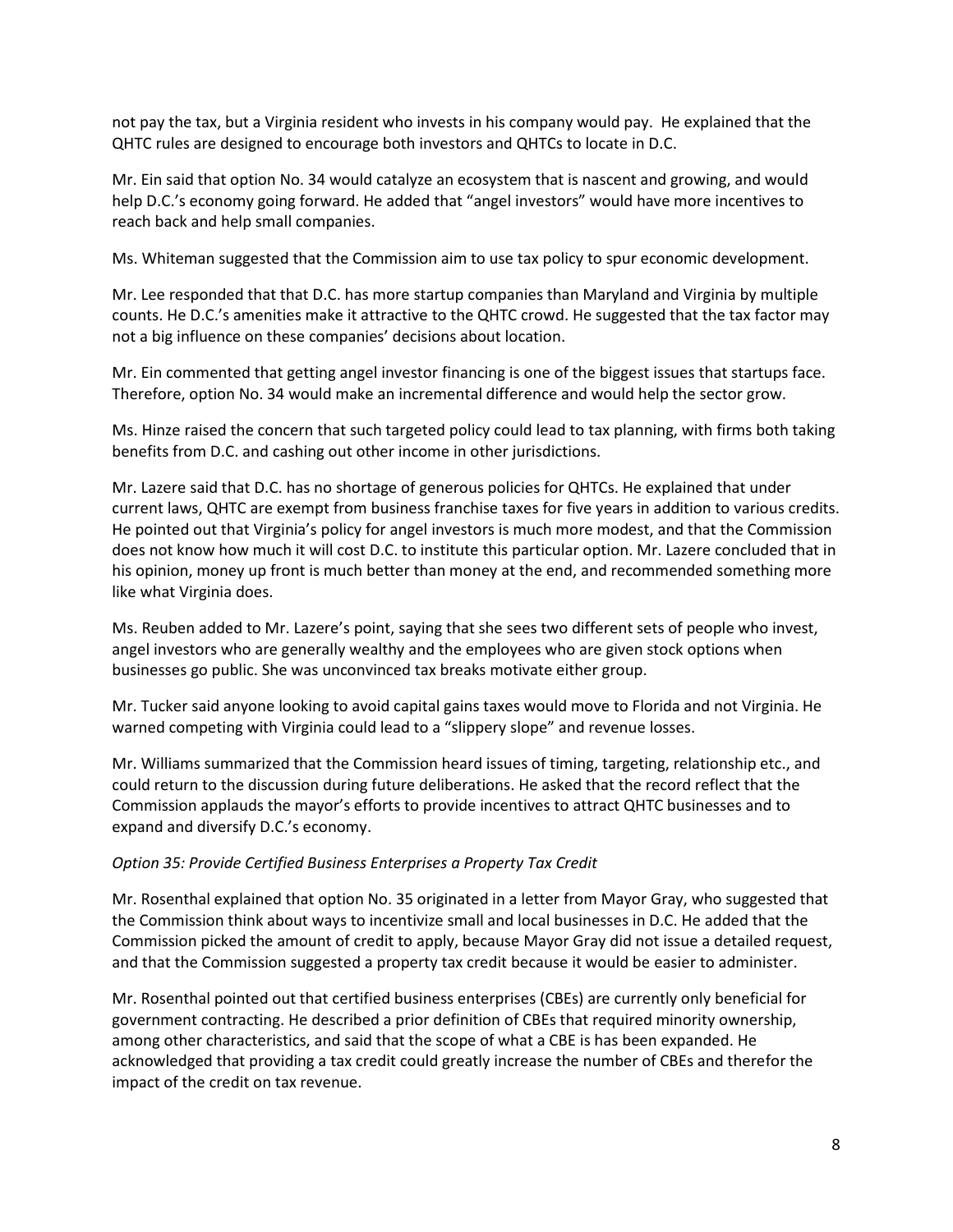Mr. Tucker raised a concern that the property tax incentive might be inappropriate because many small business are renters. Mr. Rosenthal said that the Commission could go back and create an income tax credit. Mr. Auxier cautioned that the property tax credit would be far simpler to administer.

Ms. Hinze said the fact that any business can register as a CBE makes this a very poor option.

Mr. Williams said there are probably more effective and efficient ways of assisting CBEs.

#### *Option 36: Levy a Local Services Tax on Employers*

Mr. Rosenthal stated that option No. 36 proposes levying a local services tax on employers. Similar taxes exist in Pittsburg and Denver. He explained that business would be taxed a small amount per employee (\$50, \$75, or \$100) as compensation for the services that these employees receive from D.C. He added that this would allow the tax to avoid characterization as a commuter tax because it would not be on income. He noted that option No. 35 would raise a substantial amount of revenue compared with some of the other proposals that the Commission was considering, and that this was also a good way to collect something from currently non-taxed organizations operating in D.C.

Mr. Ein asked if the tax would apply to the federal government. Mr. Rosenthal said it would not.

Mr. Tucker said that some of D.C.'s biggest employers are universities and non-profit organizations that currently are not taxed. Such a tax would spread the burden to these organizations. He asked for examples of how the tax might affect such employers.

Mr. Ein cautioned that more studies are needed because the proposal is very broad. He acknowledged, however, that if the Commission reduces some business taxes it is also going to have to find revenue to finance some of these changes.

Ms. Collins asked if this proposal is intended to tax organizations not currently paying taxes, e.g., the nonprofits.

Ms. Whiteman said that the Commission should be transparent if their intent is to get more revenue from certain sources. She worried this tax could be a bad signal to the business community.

Mr. Lazere remarked that his concern is with the federal politics of such a tax, and that the Commission should think through whether the option is politically realistic.

Mr. Ein answered that the tax would be paid for by businesses, not by the employees, so he did not see any issue with regard to limitations on commuter tax. He raised the concern that D.C. might end up pushing workers into a part-time status as businesses seek to avoid the tax, and asked if the tax could be credited so that it only applies to those not currently paying taxes.

#### *Option No. 37: Replace D.C. Water Pilot with a Water Utility Tax*

Mr. Rosenthal said that option No. 37 replaces the D.C. Water PILOT with a Water Utility Tax. He explained that this would affect taxes on water or sewage. He said that D.C. Water is an independent organization not funded by the D.C. government. While water is provided exclusively to D.C. residents, wastewater treatment services are provided to select Virginia and Maryland residents.

Mr. Rosenthal noted that D.C. water is currently exempt from all property and transaction taxes, but that they impose service fees on D.C. customers to fund a voluntary payment to D.C. in lieu of taxes.